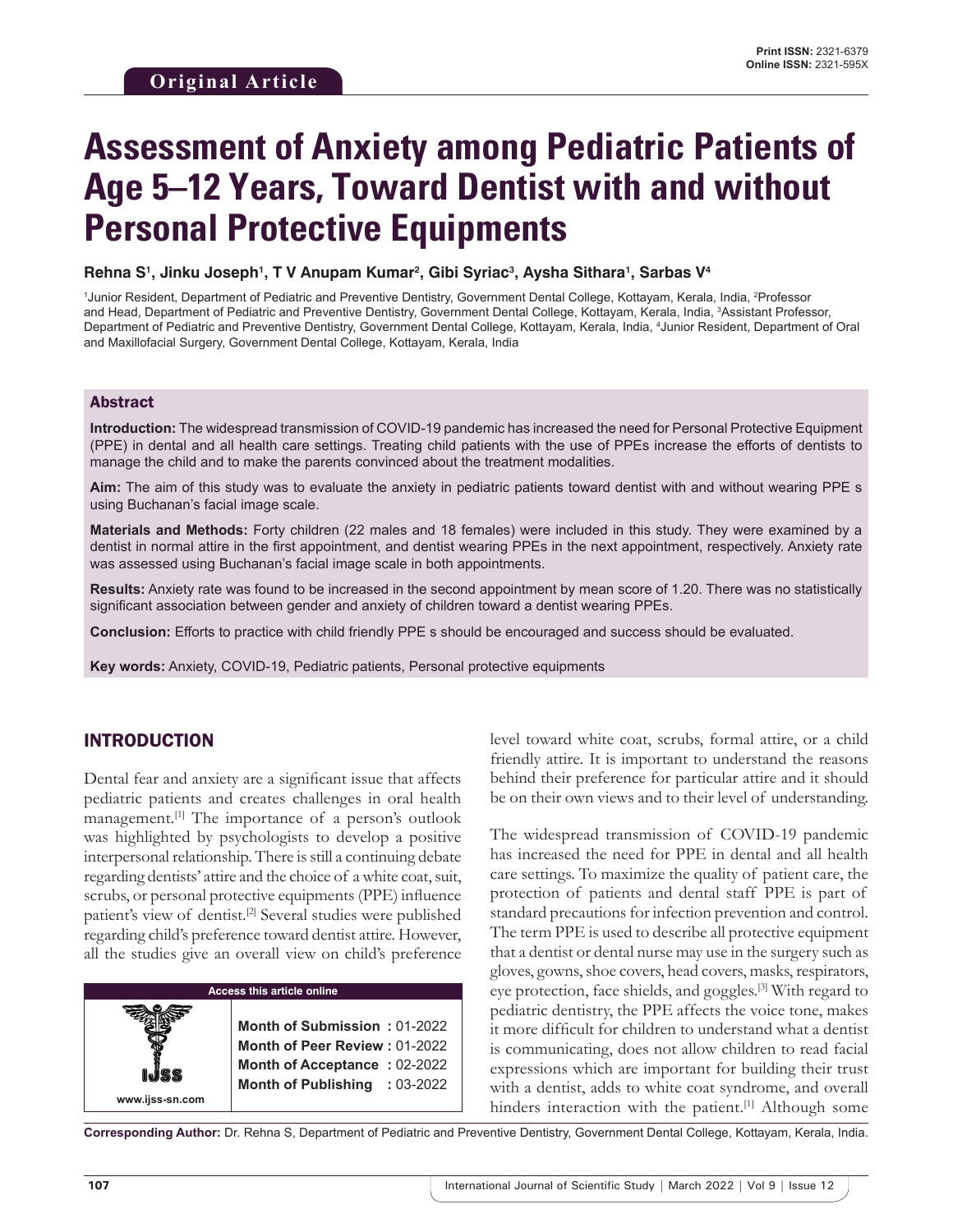techniques to manage the anxiety level are still possible and still performed, the additional safety measures may effectively worsen the relationship between pediatric patients and dental surgeons. Treating child patients with the use of PPE increase the efforts of dentists to manage the child and to make the parents convince about the treatment modalities.[4] It is usually more common that the child patient gets frightened and shows hesitation to treatment in a normal clinical atmosphere during this pandemic period. Efforts to practice with child friendly PPE's should be encouraged and success should be evaluated. The present study is a cross-sectional study to evaluate the anxiety in pediatric patients toward dentist with and without PPE s using Buchanan's facial image scale.

## MATERIALS AND METHODS

The study was a cross-sectional study conducted among 40 children<sup>[5]</sup> (22 males and 18 females) presenting to the outpatient Department of Pediatric Dentistry, Government Dental College, Kottayam aged between 5 and 12 years. Parent's consent and child's assent were taken before the study. Two appointments were scheduled to clinically examine the patients. Clinical examination was carried out using mouth mirror and No 23 explorer. Child participants were examined by a dentist without wearing PPEs in the first appointment and the same children were examined in the next appointment by a dentist wearing PPEs. The child was instructed to choose an image from the Buchanan's facial image scale [Figure 1] in both the appointments based on their emotion during clinical examination. Scoring was done to evaluate the anxiety level, based on the image chosen by the patient. Child with no anxiety had a score of 1, low anxiety had a score of 2, moderate anxiety had a score of 3, high anxiety had a score of 4, and very high anxiety had a score of 5 [Table 1].

#### **Inclusion Criteria**

The following criteria were included in the study:

- Adults and children who were able to understand and communicate in English or Malayalam language.
- Children who were between 5 and 12 years of age
- Children with physical status level ASA I and II.

#### **Exclusion Criteria**

The following criteria were excluded from the study:

- Children who were cognitively disabled and unable to complete the survey independently.
- Children of ASA III and above.
- Children who were not accompanied by their parents.

Statistical analysis was done using SPSS software version 16. Inferential statistics were done using paired and unpaired *t*-test.

## RESULTS

Demographic data included 40 study subjects who underwent clinical examination by a dentist before and after wearing PPEs, in which 22 were male and 18 were female. Anxiety rate was evaluated with the help of images chosen by the child participant from the Buchanan's facial image scale and scoring was done accordingly.

The mean anxiety rate among the total participants was found to be 2.53, when they were examined by a dentist without wearing any PPE in the first appointment. The mean anxiety rate was found to be increased to 3.73, when the same children were examined by a dentist wearing PPEs in the next appointment. This clearly shows an increase of mean score of anxiety rate by 1.20 in children, when they had been examined by a dentist with PPE s [Table 2].

Paired *t*-test was carried out and there was a statistically significant difference in the anxiety rate in children during clinical examination by a dentist before and after wearing PPE s [Table 3].



**Figure 1: Buchanan's facial image scale**

#### **Table 1: Anxiety scores**

| <b>Anxiety level</b> | <b>Scores</b> |
|----------------------|---------------|
| No anxiety           |               |
| Low anxiety          |               |
| Moderate anxiety     |               |
| High anxiety         |               |
| Very high anxiety    | 5             |

| Table 2: Mean anxiety score before and after PPE |      |    |       |  |
|--------------------------------------------------|------|----|-------|--|
| <b>Anxiety scale</b>                             | Mean | n  | S.D   |  |
| Anxiety scale before PPE                         | 2.53 | 40 | 0.905 |  |
| Anxiety scale after PPE                          | 3.73 | 40 | 1 086 |  |

PPE: Personal protective equipment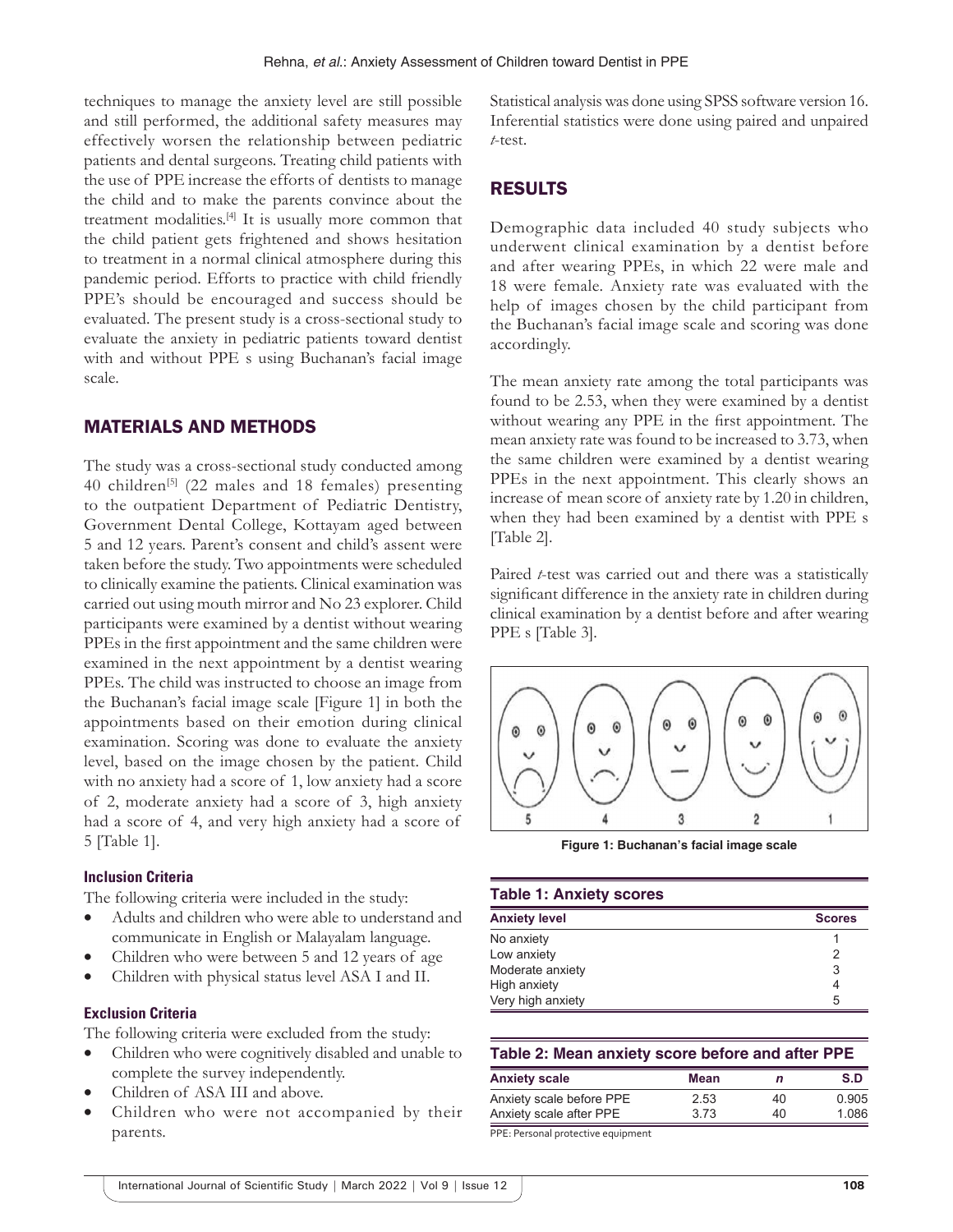Among the total of 40 study participants, 18 participants were female which formed 45% of study sample and 22 participants were male which formed 55% of study sample [Table 4].

Change in anxiety in both the genders was found and mean change in anxiety among males was found to be 1.09 and mean change in anxiety among females was 1.33 [Table 5].

Table 6 indicates the significance of change in anxiety in both the genders. Independent *t*-test was carried out and Levene's test for equality of variances was considered and it was found that there was no significant association of change in anxiety in children of both genders during oral examination by a dentist before and after wearing PPEs.

# **DISCUSSION**

Verbal communication and eye contact are key factors involved in managing patients, especially in case of pediatric patients in dental clinics. During the spread of COVID-19

## **Table 3: Paired differences in anxiety scale before and after PPE**

|                                                          | <b>Paired Differences</b> |           | df | Sig.<br>(2-tailed) |  |
|----------------------------------------------------------|---------------------------|-----------|----|--------------------|--|
|                                                          | Mean                      | <b>SD</b> |    |                    |  |
| Anxiety scale before<br>PPE - Anxiety scale<br>after PPE | $-1.200$                  | 0.608     | 39 | 0.000              |  |

PPE: Personal protective equipment

| Table 4: Gender distribution of study population |                  |                |  |
|--------------------------------------------------|------------------|----------------|--|
| <b>Valid</b>                                     | <b>Frequency</b> | <b>Percent</b> |  |
|                                                  | 18               | 45.0           |  |
| M                                                | 22               | 55.0           |  |
| Total                                            | 40               | 100.0          |  |

## **Table 5: Mean score of change in anxiety among males and females**

| Gender            | Ν  | <b>Mean</b> | SD    |  |
|-------------------|----|-------------|-------|--|
| Change in anxiety |    |             |       |  |
| Male              | 22 | 1.09        | 0.610 |  |
| Female            | 18 | 1.33        | 0.594 |  |

## **Table 6: Significance of change in anxiety in both the genders**

| Independent sample t-test   |  |      |                          |                       |         |
|-----------------------------|--|------|--------------------------|-----------------------|---------|
| <b>Change in anxiety</b>    |  | Sia. |                          | df                    | P-value |
| Equal variances assumed     |  |      | $0.799$ $0.377$ $-1.265$ | .38                   | 0.214   |
| Equal variances not assumed |  |      |                          | $-1.268$ 36.810 0.213 |         |

pandemic, it became a necessary protocol to work under PPEs. Apart from the safer side of this practice during the pandemic, child's perspective toward the dentist was challenging. Majority of the children were found to be anxious and fearful while seeing a dentist wearing PPEs than a dentist in formal attire.

The present study focused on the anxiety assessment in a child toward a dentist with and without PPEs. Anxiety rate was assessed by Buchanan's facial image scale. The child's anxiety level was found to be increased, when they had been examined by a dentist wearing PPEs. This showed that there was a statistically significant association between anxiety of children and personal protective wear of the dentist. This result was in agreement with a study conducted by Ravikumar *et al.* (2016).<sup>[6]</sup> According to the author, children preferred their pediatric dentist to wear white coat and colored scrubs, but they were highly anxious on seeing their dentist with protective wear. The present study's results were in contrast to a study conducted by Tong *et al*. (2014).[7] Majority of the child patients participated in this study chose PPE kit as better attire for the dentist.

When gender was considered in assessing anxiety, it was found that there is no significant association between gender and anxiety of children toward dentist wearing PPEs. This result was in agreement with a study conducted by Singh *et al.* (2020).<sup>[8]</sup> This study stated that females had a similar level of dental anxiety as compared to males. The results of the present study were in contrast to a study by Vlad *et al.* (2020),<sup>[9]</sup> which pointed out that dental anxiety was found to be higher in female children than males, but anxiety toward PPEs was not considered in any of these studies.

# **CONCLUSION**

In the present scenario of COVID-19 pandemic, role of PPEs had become inevitable. However, the child's perspective toward protective wear was always challenging to a pediatric dentist. Anxiety rate of child patients was found to be increased, when the child was examined by a dentist wearing PPEs and there was no significant association between gender of the child and their anxiety toward a dentist with protective wear. To tackle the anxiety, protective wear can be made colored or cartoon printed and can be made a child friendly one.

# LIMITATIONS OF THE STUDY

The study was done in a small sample of children, which could have influenced the outcome.